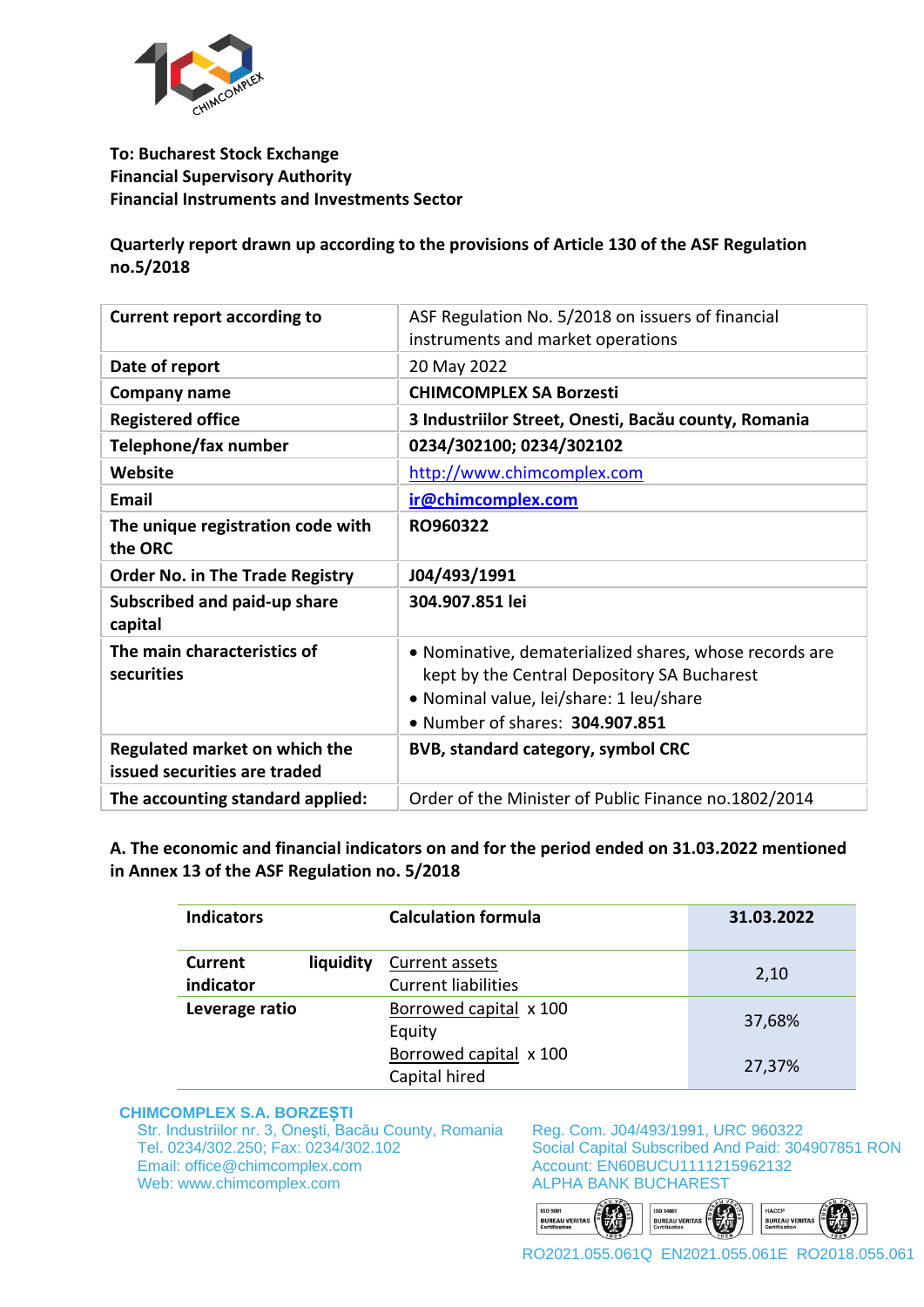

| <b>Flow rotational speed</b> | Average customer balance x 90 | 17 days |  |
|------------------------------|-------------------------------|---------|--|
| (clients)                    | Turnover                      |         |  |
| <b>Rotational speed of</b>   | Turnover                      | 0.61    |  |
| fixed assets                 | Fixed assets                  |         |  |

## **B. Other information**

**1.** Starting with January 17, 2022, the shares of Chimcomplex SA Borzesti are freely traded on the Standard category of the Bucharest Stock Exchange, under the market symbol of CRC, continuing their course on the capital market started in 1996 on the Aero Market.

In the next period, the Company pursues the development by continuing the strategic investment program started in the previous year and aims to achieve efficiency and stability from the energy point of view.

The investment plan for the current year includes in particular:

- Chp 49MW Cogeneration installation on the industrial platform from Rm Valcea for the production of electricity, steam and hot water;
- Thermal power plant at Rm. Valcea for steam production necessary for technological installations;
- Modernization and increase of the capacity of propenoxide installation and Installation Of Special Polyols;
- Retooling the deposits of liquefied gases and flammable liquids with increasing the storage capacity for the main raw materials and increasing the degree of safety in operation.
- **2**. Presentation of financial results for the first quarter of 2022

In accordance with the data in the financial communication calendar of the company and in compliance with the provisions of the specific capital market legislation in the field of reporting to capital market institutions and shareholders, **CHIMCOMPLEX SA Borzești** informs all those interested of the individual quarterly financial statements concluded for 31.03.2022, drawn up in accordance with the Order of the Minister of Public Finance no.1802 of 2014, for the approval of the Accounting Regulations on the individual annual financial statements, with subsequent amendments, in force. Please note that quarterly financial statements are not audited.

**CHIMCOMPLEX S.A. BORZEȘTI** Str. Industriilor nr. 3, Oneşti, Bacău County, Romania Tel. 0234/302.250; Fax: 0234/302.102 Email: office@chimcomplex.com Web: www.chimcomplex.com

Reg. Com. J04/493/1991, URC 960322 Social Capital Subscribed And Paid: 304907851 RON Account: EN60BUCU1111215962132 ALPHA BANK BUCHAREST

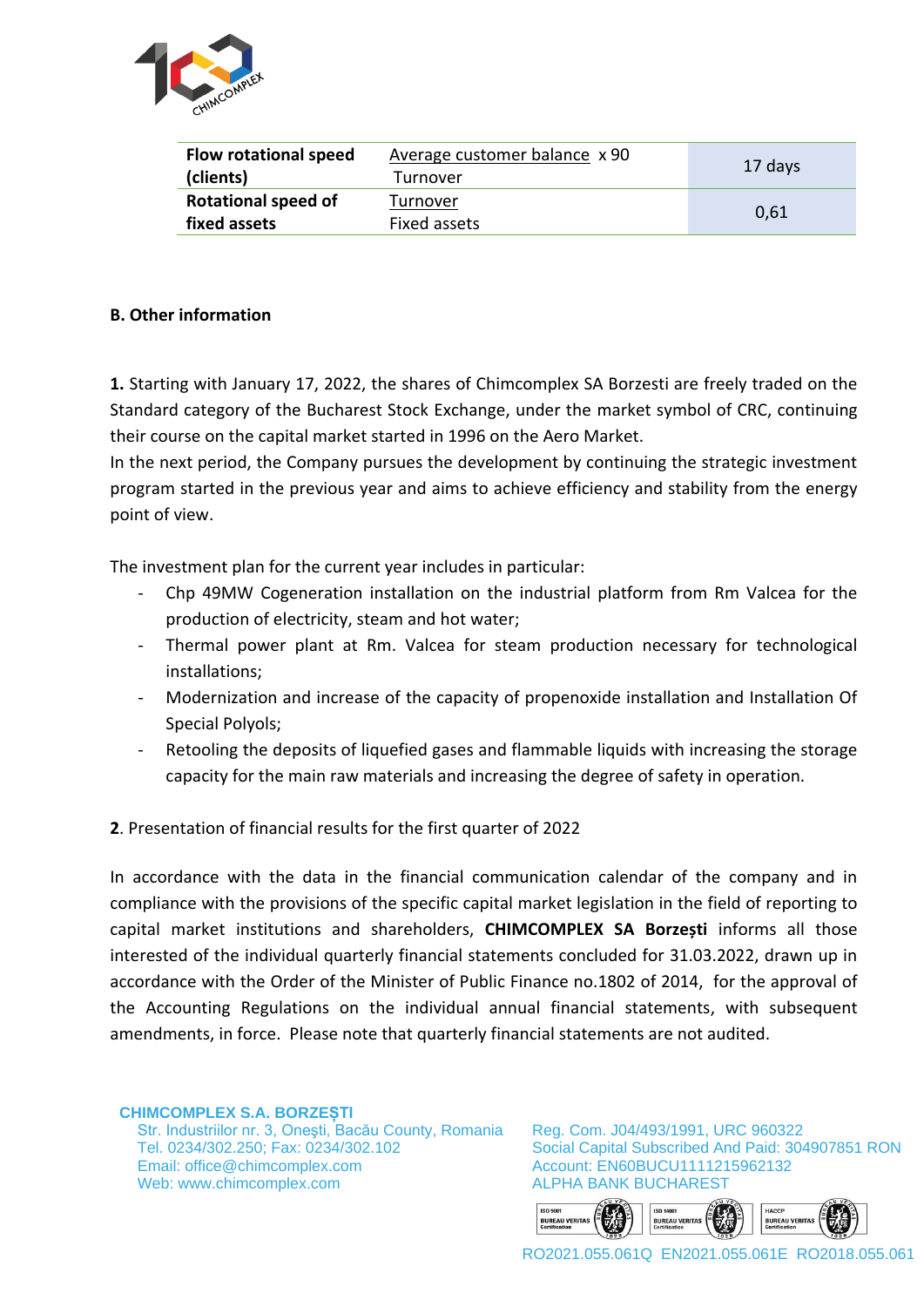

These financial results present the financial statement related to the activity carried out by the company in the period January to March 2022, compared to the same period of the previous year:

|                | thousand lei                |                |                         |                    |             |
|----------------|-----------------------------|----------------|-------------------------|--------------------|-------------|
| No.            | <b>Economic - Financial</b> | 3 months 2021  | 3 months 2022           | <b>Differences</b> | %           |
|                | <b>Indicators</b>           | thousand lei   | thousand lei            | thousand           |             |
|                |                             |                |                         | lei                |             |
| $\bf{0}$       | $\mathbf{1}$                | $\overline{2}$ | $\overline{\mathbf{3}}$ | $4 = 3 to 2$       | $5=4/2*100$ |
| $\mathbf{1}$   | Turnover                    | 497.148        | 612.367                 | 115.219            | $+23,2%$    |
| $\overline{2}$ | <b>Total revenue</b>        | 496.888        | 650.821                 | 153.933            | +31,0%      |
|                | -operating income           | 494.343        | 648.539                 | 154.195            | $+31,2%$    |
|                | -financial income           | 2.544          | 2.282                   | $-262$             | $-10,3%$    |
| $\overline{3}$ | <b>Total expenditure</b>    | 362.365        | 563.894                 | 201.529            | +55,6%      |
|                | -operating expenses         | 325.733        | 557.127                 | 231.394            | $+71,0%$    |
|                | -financial expenses         | 36.632         | 6.767                   | $-29.865$          | $-81,5%$    |
| 4              | <b>Gross result</b>         | 134.523        | 86.927                  | $-47.596$          | $-35,4%$    |
|                | -operating result           | 168.610        | 91.412                  | $-77.198$          | $-45,8%$    |
|                | -financial result           | $-34.088$      | $-4.485$                | 29.603             | $\ast$      |
|                | Corporate income tax        | 16.251         | 14.169                  | $-2.081$           | $-12,8%$    |
| 5              | <b>Net result</b>           | 118.272        | 72.757                  | $-45.515$          | $-38,5%$    |

The data presented above indicate a decrease in the company's profitability in the first 3 months of 2022, achieving net profit decreasing by 38.5% compared to the same period of 2021.

These results were determined by corroborating several factors including:

**CHIMCOMPLEX S.A. BORZEȘTI** Str. Industriilor nr. 3, Oneşti, Bacău County, Romania Tel. 0234/302.250; Fax: 0234/302.102 Email: office@chimcomplex.com Web: www.chimcomplex.com

Reg. Com. J04/493/1991, URC 960322 Social Capital Subscribed And Paid: 304907851 RON Account: EN60BUCU1111215962132 ALPHA BANK BUCHAREST

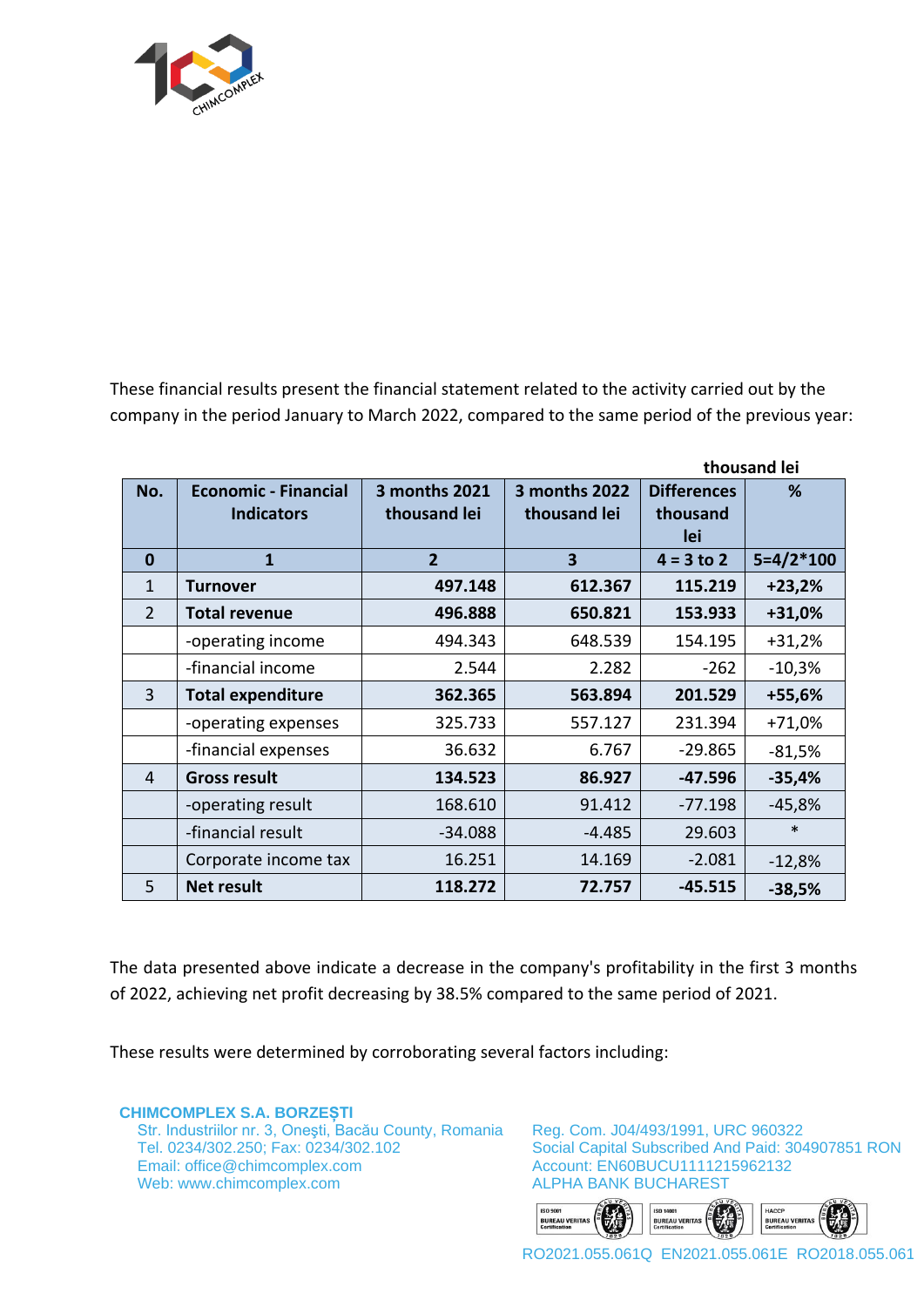

• the negative impact of the increase in the purchase prices of electricity and natural gas in particular in the context of the outbreak of the war in Ukraine;

• the beginning of general overhaul of the Borzesti industrial platform and the temporary closure of the gas-intensive installations on the Rm Vâlcea platform, in order to limit the negative effects of the energy instability felt, with direct consequences in reducing the quantities of finished products sold;

 selling prices did not increase at the same rate as the costs of raw materials and utilities, negatively affecting profitability.

The turnover obtained in the first quarter of 2022, amounting to 612,367 thousand lei, increased by 23.2% compared to that of the same period of 2021, an evolution determined by the sales prices that increased for most of the finished products capitalized by Chimcomplex, especially for chlorosodics, as a result of the increase in manufacturing costs in the context of the increase in purchase prices for utilities.

Chimcomplex kept the production of polyols at maximum levels in the first quarter of 2022, reaching 94% of the production capacity.

In the first quarter of 2022, the company produced and delivered three categories of products:

- **Polyols – polyethers** with a share of 60% in total sales;
- **Chlorosodic products** with a share of 34% in total sales;
- **Oxo – alcohols products** with a share of 3% in total sales.

Chimcomplex continues to focus its activity on the polyol/polyether and caustic soda sectors, which are the most profitable.

Between January and March 2022, compared to the same period of last year, the structure of the products in the turnover changed, increasing the share of caustic soda, due to the much improved selling prices:

**CHIMCOMPLEX S.A. BORZEȘTI** Str. Industriilor nr. 3, Oneşti, Bacău County, Romania Tel. 0234/302.250; Fax: 0234/302.102 Email: office@chimcomplex.com Web: www.chimcomplex.com

Reg. Com. J04/493/1991, URC 960322 Social Capital Subscribed And Paid: 304907851 RON Account: EN60BUCU1111215962132 ALPHA BANK BUCHAREST

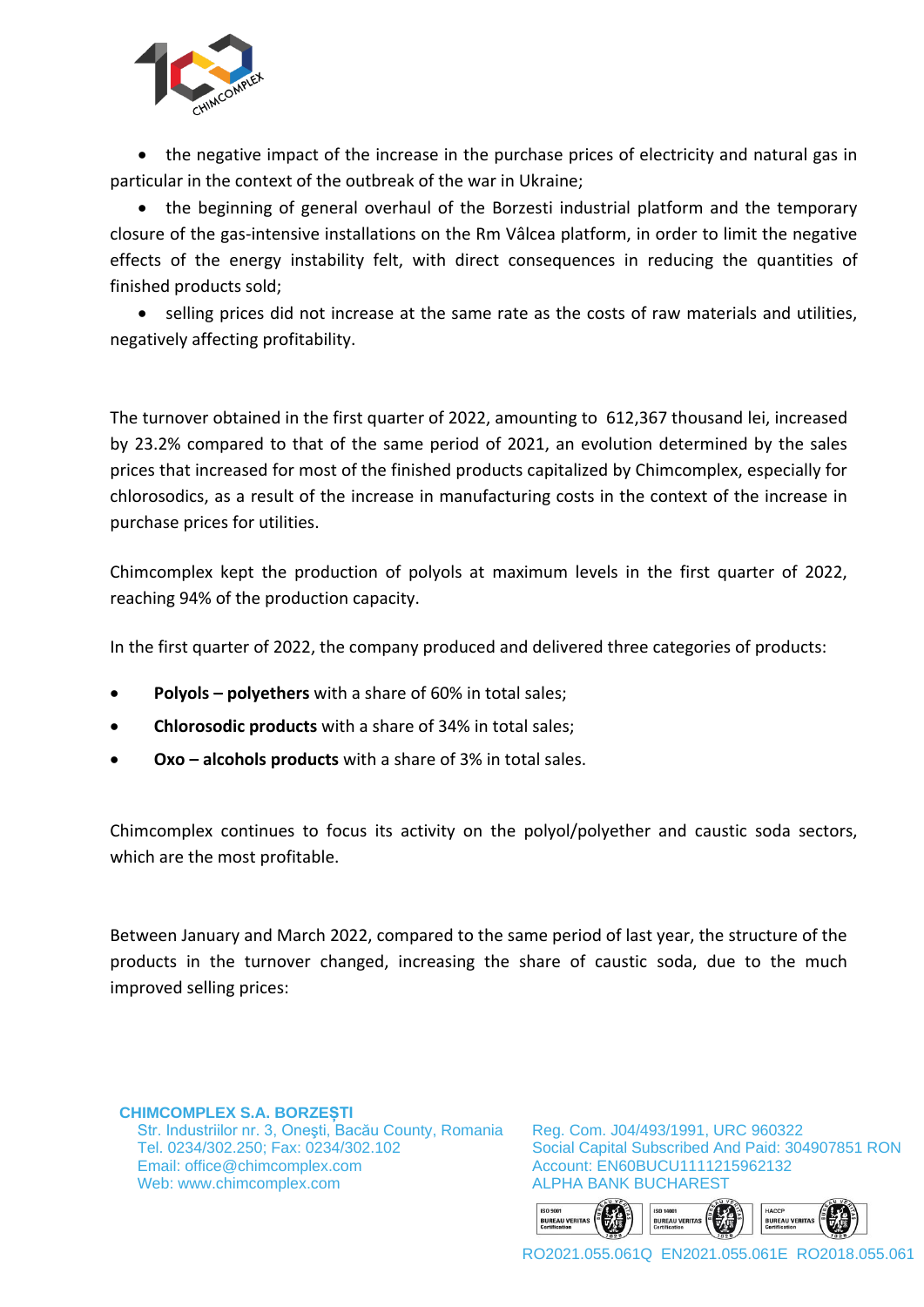





The evolution of sales, by geographical areas, during January-March 2022 compared to the same period of 2021, are shown below:

|              | <b>FIRST QUARTER</b> |         |             | <b>FIRST QUARTER</b> |  |  |
|--------------|----------------------|---------|-------------|----------------------|--|--|
|              | 2021                 |         | 2022        |                      |  |  |
|              | -lei-                |         | -lei-       |                      |  |  |
| Europe       | 436,107,530          | 87.72%  | 558,105,097 | 91.14%               |  |  |
| Asia-Pacific | 4,210,531            | 0.85%   | 5,061,983   | 0.83%                |  |  |
| Middle East  | 42,262,821           | 8.50%   | 45,339,513  | 7.40%                |  |  |
| Africa       | 6,399,809            | 1.29%   | 852,261     | 0.14%                |  |  |
| America      | 8,167,591            | 1.64%   | 3,008,607   | 0.49%                |  |  |
| <b>TOTAL</b> | 497,148,282          | 100.00% | 612,367,462 | 100.00%              |  |  |

Purchase prices for raw materials and utilities had an upward trend during the period January to March 2022, caused by geopolitical factors, their growth rate being higher than the increase in the selling price of finished products, at the level of Q1 2022 Chimcomplex obtained a lower profitability margin compared to the same period of last year.

**CHIMCOMPLEX S.A. BORZEȘTI** Str. Industriilor nr. 3, Oneşti, Bacău County, Romania Tel. 0234/302.250; Fax: 0234/302.102 Email: office@chimcomplex.com Web: www.chimcomplex.com

Reg. Com. J04/493/1991, URC 960322 Social Capital Subscribed And Paid: 304907851 RON Account: EN60BUCU1111215962132 ALPHA BANK BUCHAREST

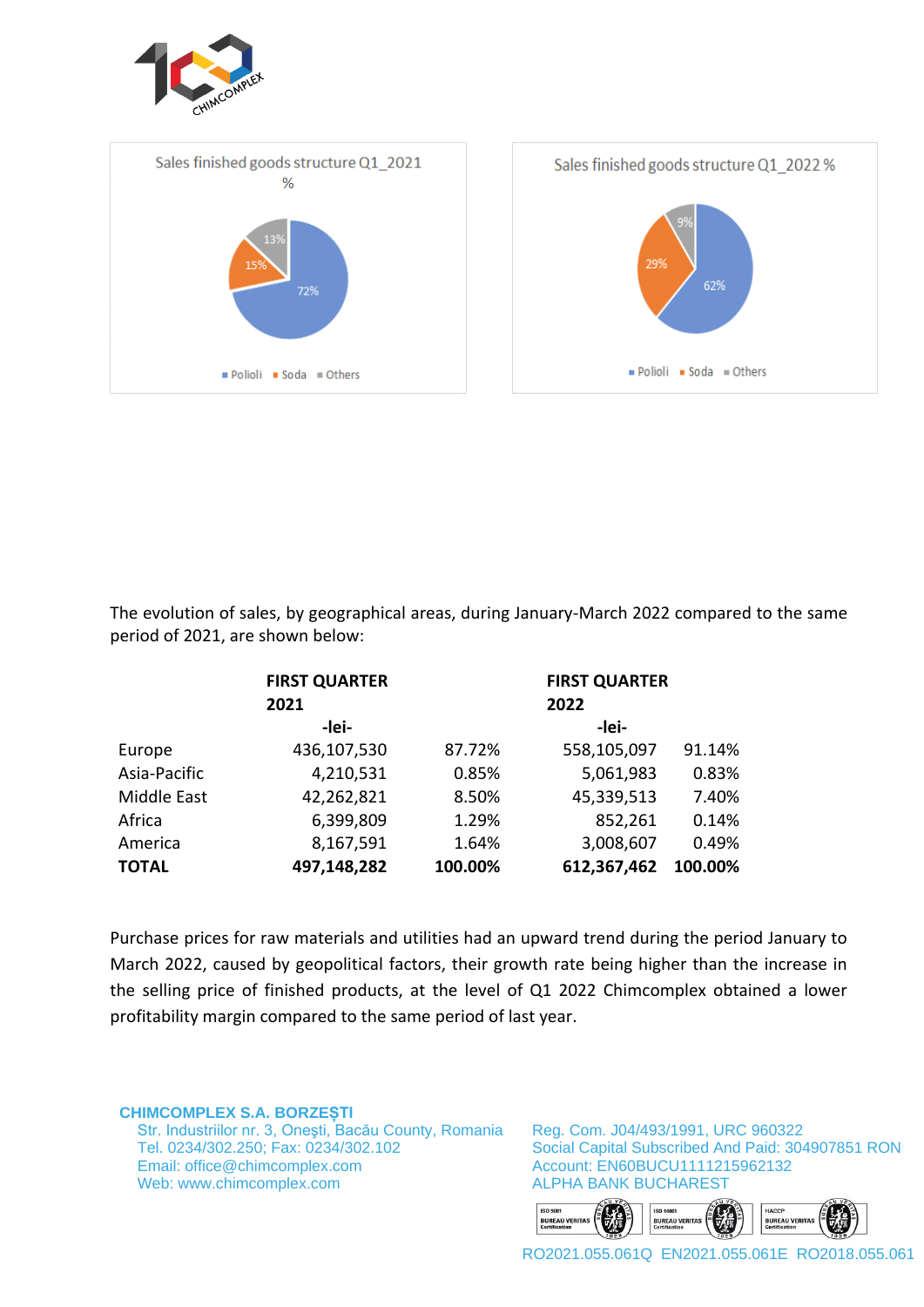

The financial statements as of March 31, 2022 and the related Notes are available and can be viewed on the company's website at [https://www.chimcomplex.com/docs/rapoarte-financiare/.](https://www.chimcomplex.com/docs/rapoarte-financiare/)

**Balance sheet items on 31.03.2022 compared to the beginning of 2022:**

| Element                                     | <b>Balance (thousand lei)</b><br>current year at: |                | differences  | ℅           |
|---------------------------------------------|---------------------------------------------------|----------------|--------------|-------------|
|                                             | 01.01.2022                                        | 31.03.2022     | thousand lei | differences |
|                                             | 1                                                 | $\overline{2}$ | $3 = 2 - 1$  | $4 = 3/1$   |
| A. FIXED ASSETS                             | 939.691                                           | 998.903        | 59.211       | $+6,3%$     |
| <b>I. INTANGIBLE ASSETS</b>                 | 980                                               | 977            | $-3$         | $-0,3%$     |
| II. PROPERTY, PLANT AND<br><b>EQUIPMENT</b> | 883.665                                           | 931.919        | 48.254       | $+5,5%$     |
| III. FINANCIAL FIXED ASSETS                 | 55.046                                            | 66.007         | 10.960       | $+19,9%$    |
| <b>B. Current assets</b>                    | 592.491                                           | 677.477        | 84.986       | $+14,3%$    |
| <b>I. STOCKS</b>                            | 200.266                                           | 207.003        | 6.737        | $+3,4%$     |

**CHIMCOMPLEX S.A. BORZEȘTI**

Str. Industriilor nr. 3, Oneşti, Bacău County, Romania Tel. 0234/302.250; Fax: 0234/302.102 Email: office@chimcomplex.com Web: www.chimcomplex.com

Reg. Com. J04/493/1991, URC 960322 Social Capital Subscribed And Paid: 304907851 RON Account: EN60BUCU1111215962132 ALPHA BANK BUCHAREST

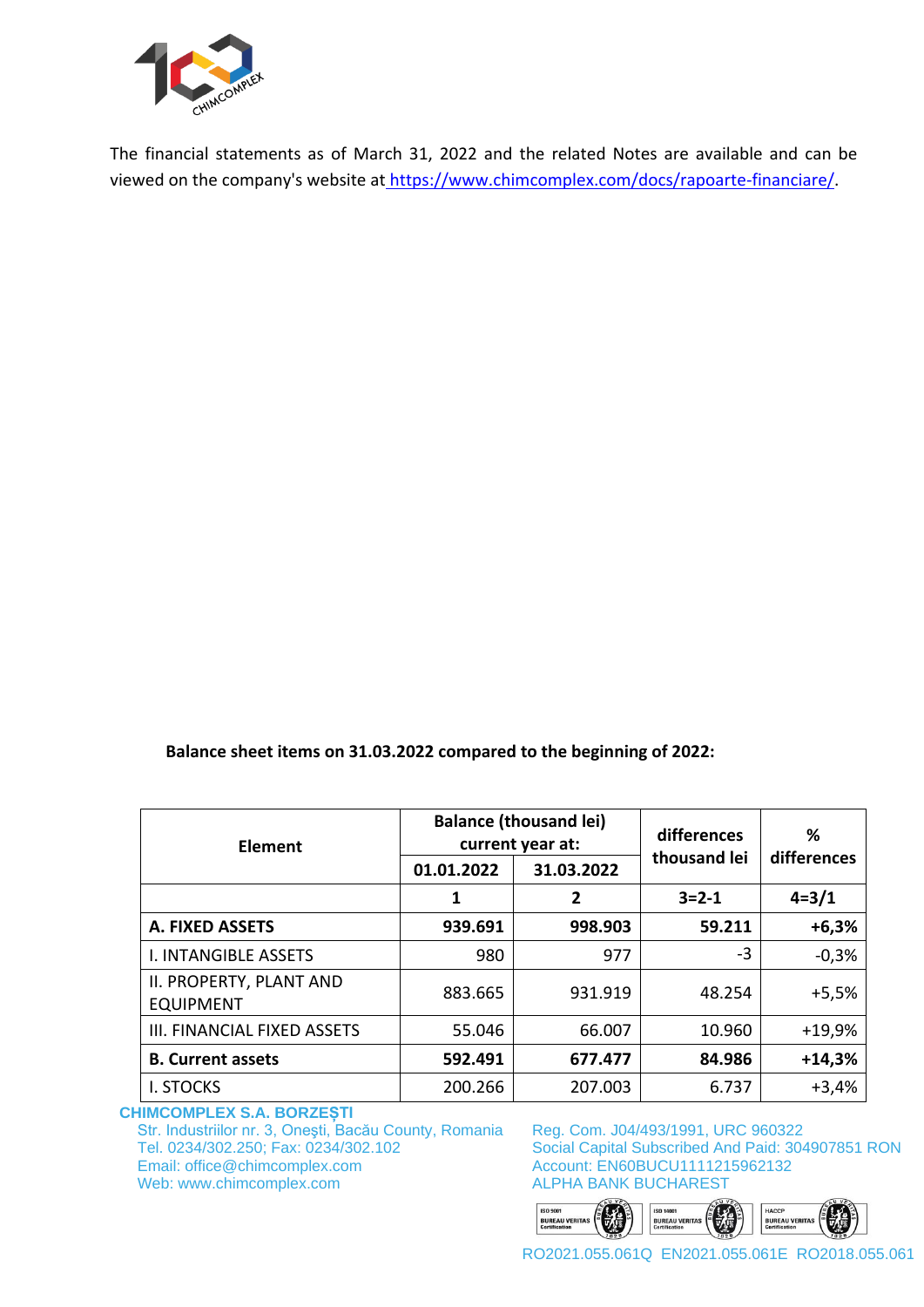

| II. CLAIMS                                                                           | 244.230 | 313.659 | 69.429   | $+28,4%$ |
|--------------------------------------------------------------------------------------|---------|---------|----------|----------|
| III. CASH AND BANK ACCOUNTS                                                          | 147.995 | 156.815 | 8.820    | $+6,0%$  |
| <b>C. CHARGES IN ADVANCE</b>                                                         | 24.194  | 22.309  | $-1.885$ | $-7,8%$  |
| <b>D. DEBTS: AMOUNTS TO BE</b><br>PAID OVER A PERIOD OF UP TO<br><b>ONE YEAR</b>     | 308.076 | 322.811 | 14.735   | $+4,8%$  |
| <b>E. DEBTS: AMOUNTS TO BE</b><br>PAID OVER A PERIOD OF MORE<br><b>THAN ONE YEAR</b> | 293.225 | 354.248 | 61.024   | $+20,8%$ |
| <b>F. PROVISIONS</b>                                                                 | 48.402  | 44.803  | $-3.599$ | $-7,4%$  |
| <b>G. ACCRUALS</b>                                                                   | 37.279  | 36.666  | $-614$   | $-1,6%$  |
| <b>H.EQUITY</b>                                                                      | 869.394 | 940.160 | 70.766   | $+8,1%$  |

The company's property, plant and equipment recorded an increase in the first quarter of 2022 mainly from the acquisition by public auction of the assets of CET Govora on the industrial platform of Rm. Valcea.

The financial fixed assets increased in Q1 2022 as a result of the acquisition of shares of A6 Impex SA Dej and the increase of its share capital through cash contribution, in order to consolidate the control over this company.

The balance of trade receivables increased compared to the beginning of the year due to higher selling prices, while the rotational speed remained at the level recorded in Q1 and throughout 2021, 17 days respectively.

| <b>Indicators</b>                 | 3 months<br>2021<br>thousand<br>lei | 3 months<br>2022<br><b>Thousand lei</b> | differences<br>thousand<br>lei | ℅<br>differences |
|-----------------------------------|-------------------------------------|-----------------------------------------|--------------------------------|------------------|
|                                   | 1                                   | $\overline{2}$                          | $3 = 2 - 1$                    | $4 = 3/1$        |
| <b>Production sold</b>            | 487.572                             | 592.360                                 | 104.788                        | $+21,5%$         |
| Net turnover                      | 497.148                             | 612.367                                 | 115.219                        | $+23,2%$         |
| <b>OPERATING INCOME - TOTAL</b>   | 494.343                             | 648.539                                 | 154.195                        | $+31,2%$         |
| <b>OPERATING EXPENSES - TOTAL</b> | 325.733                             | 557.127                                 | 231.394                        | $+71,1%$         |
| <b>OPERATING PROFIT</b>           | 168.610                             | 91.412                                  | $-77.198$                      | $-45,8%$         |
| FINANCIAL INCOME - TOTAL          | 2.544                               | 2.282                                   | $-262$                         | $-10,3%$         |
| FINANCIAL EXPENDITURE - TOTAL     | 36.632                              | 6.767                                   | $-29.865$                      | $-81,5%$         |
| <b>FINANCIAL LOSS</b>             | $-34.088$                           | -4.485                                  | 29.603                         | *                |

### **Profit and loss account at 31.03.2022, the main indicators:**

#### **CHIMCOMPLEX S.A. BORZEȘTI**

Str. Industriilor nr. 3, Oneşti, Bacău County, Romania Tel. 0234/302.250; Fax: 0234/302.102 Email: office@chimcomplex.com Web: www.chimcomplex.com

Reg. Com. J04/493/1991, URC 960322 Social Capital Subscribed And Paid: 304907851 RON Account: EN60BUCU1111215962132 ALPHA BANK BUCHAREST